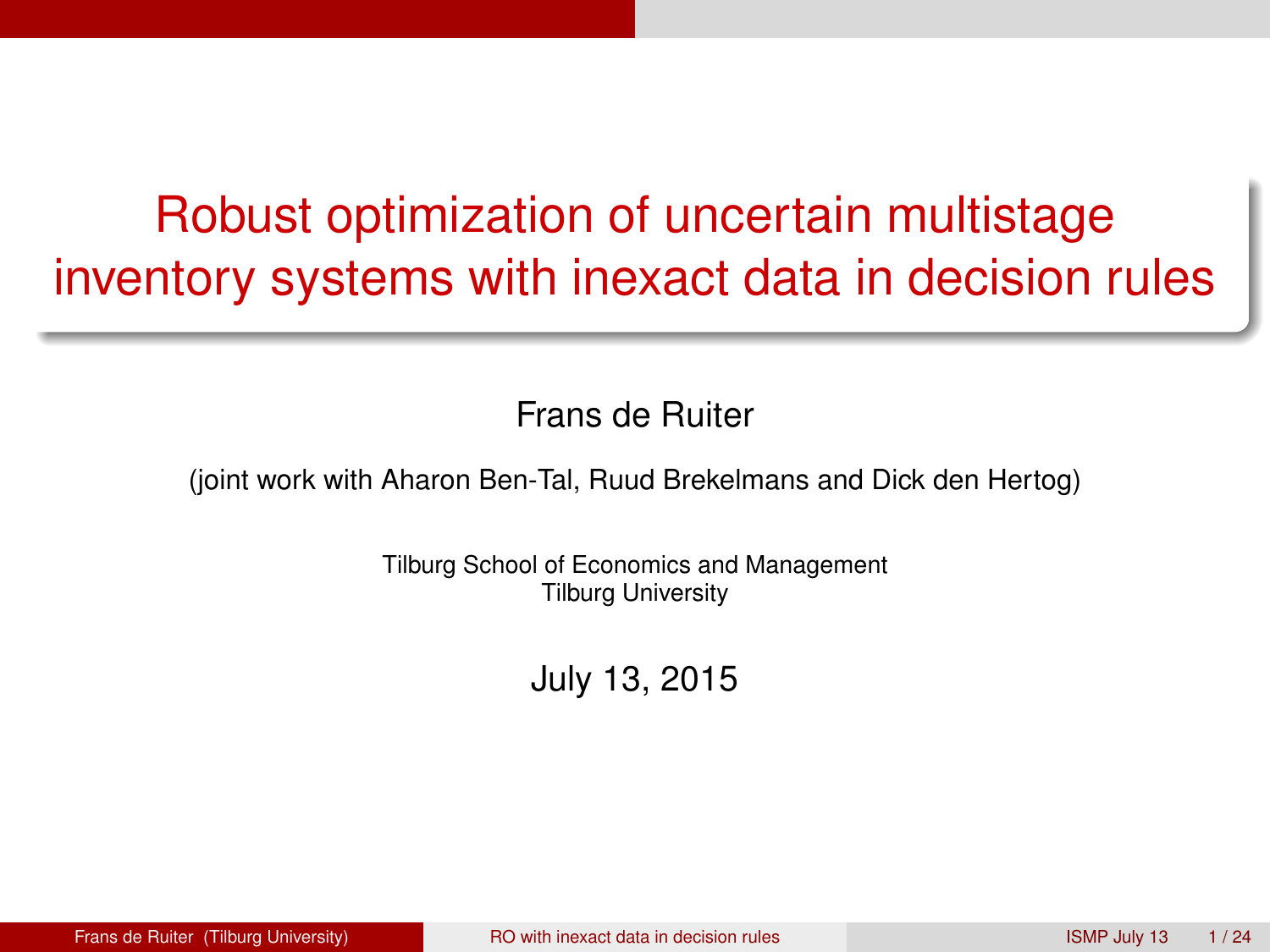# **Overview**



- <sup>2</sup> [Intro robust optimization](#page-4-0)
- <sup>3</sup> [Robust optimization techniques](#page-11-0)
	- [New methodology](#page-15-0)
	- <sup>5</sup> [Numerical example](#page-18-0)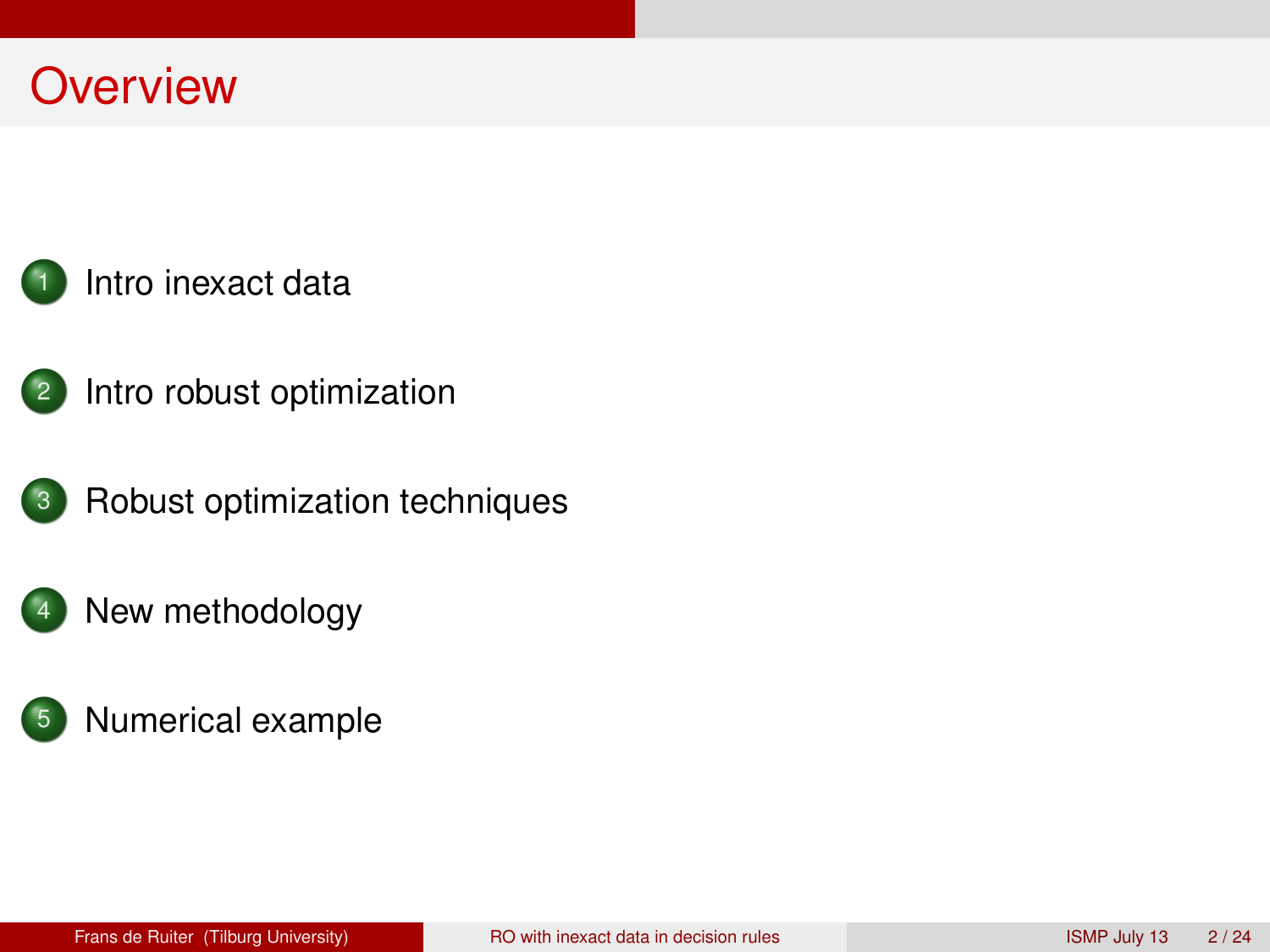# <span id="page-2-0"></span>Data uncertainty in practical applications

Optimization problems are affected by uncertainty in their parameters due to:

#### **1** Measurement errors

*physical experiments, weather observations, . . .*

#### **2** Prediction errors

*future demand, returns, . . .*

#### **3** Implementation errors

*optimal temperature, size, . . .*

#### **4** System data errors

*inventory records, miscodings, . . .*

Robust Optimization (RO) techniques find solutions that are robust against uncertainties in the parameters.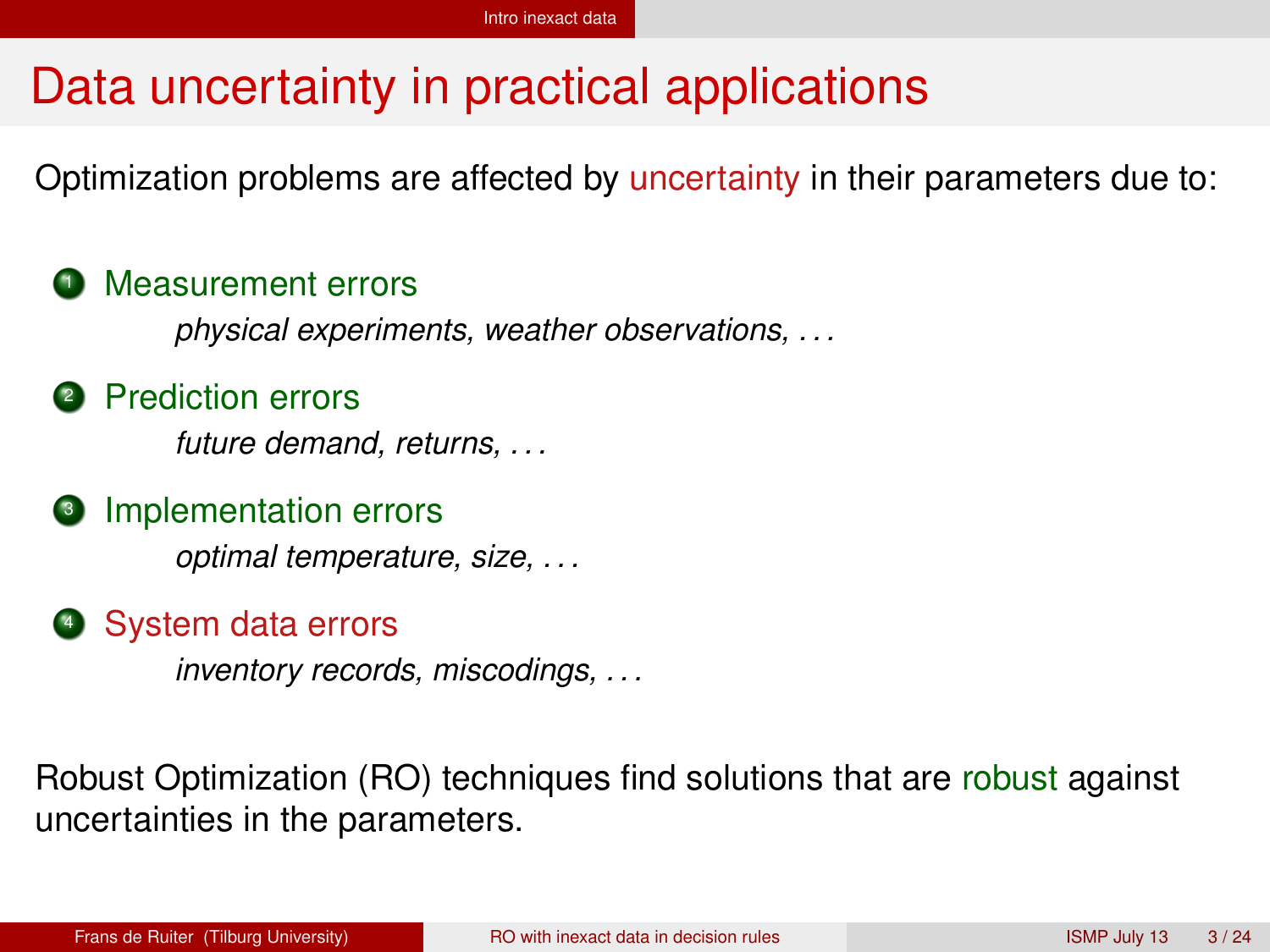## <span id="page-3-0"></span>Evidence of poor data quality

Despite developments in our Big Data era poor data quality is still a big issue.

- Redman (1998):
	- 1 − 5% *of data fields are erred.*
- DeHoratius and Raman (2008):
	- *Over 6 out of 10 inventory records are inaccurate.*
- Haug et al. (2011):
	- *Not even half of the companies is very confident in the quality of their data.*

. . .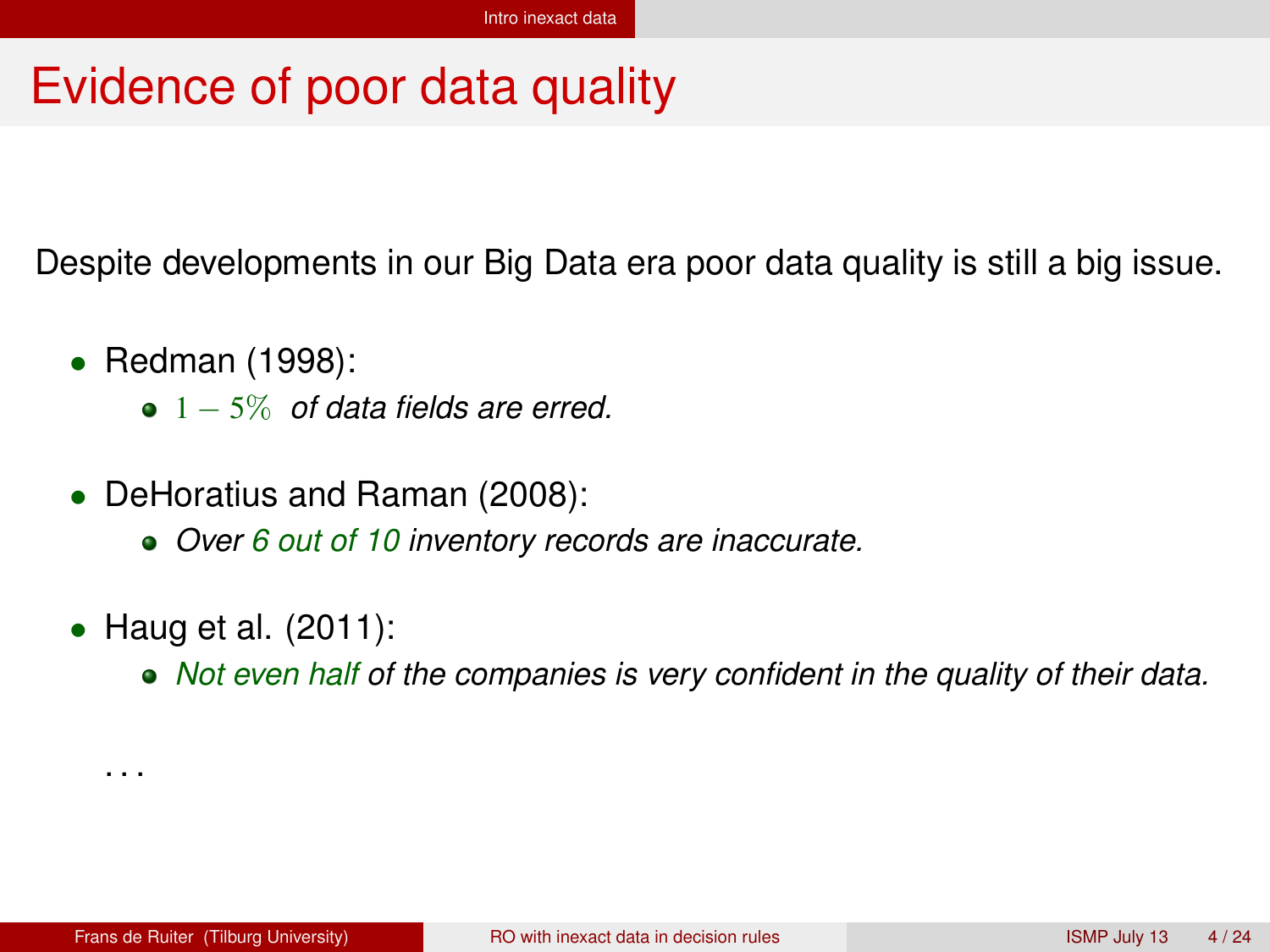# <span id="page-4-0"></span>Evolution of Robust Optimization

- **Early 70s: First note on RO by Soyster.**
- Late 90s: Research kicked off due to Ben-Tal, Nemirovski and El Ghaoui.
- 2004: Bertsimas and Sim's budget uncertainty model.
- 2004: Adjustable Robust Optimization by Ben-Tal et al.
- 2009: Book *Robust Optimization* by Ben-Tal, Nemirovski and El Ghaoui.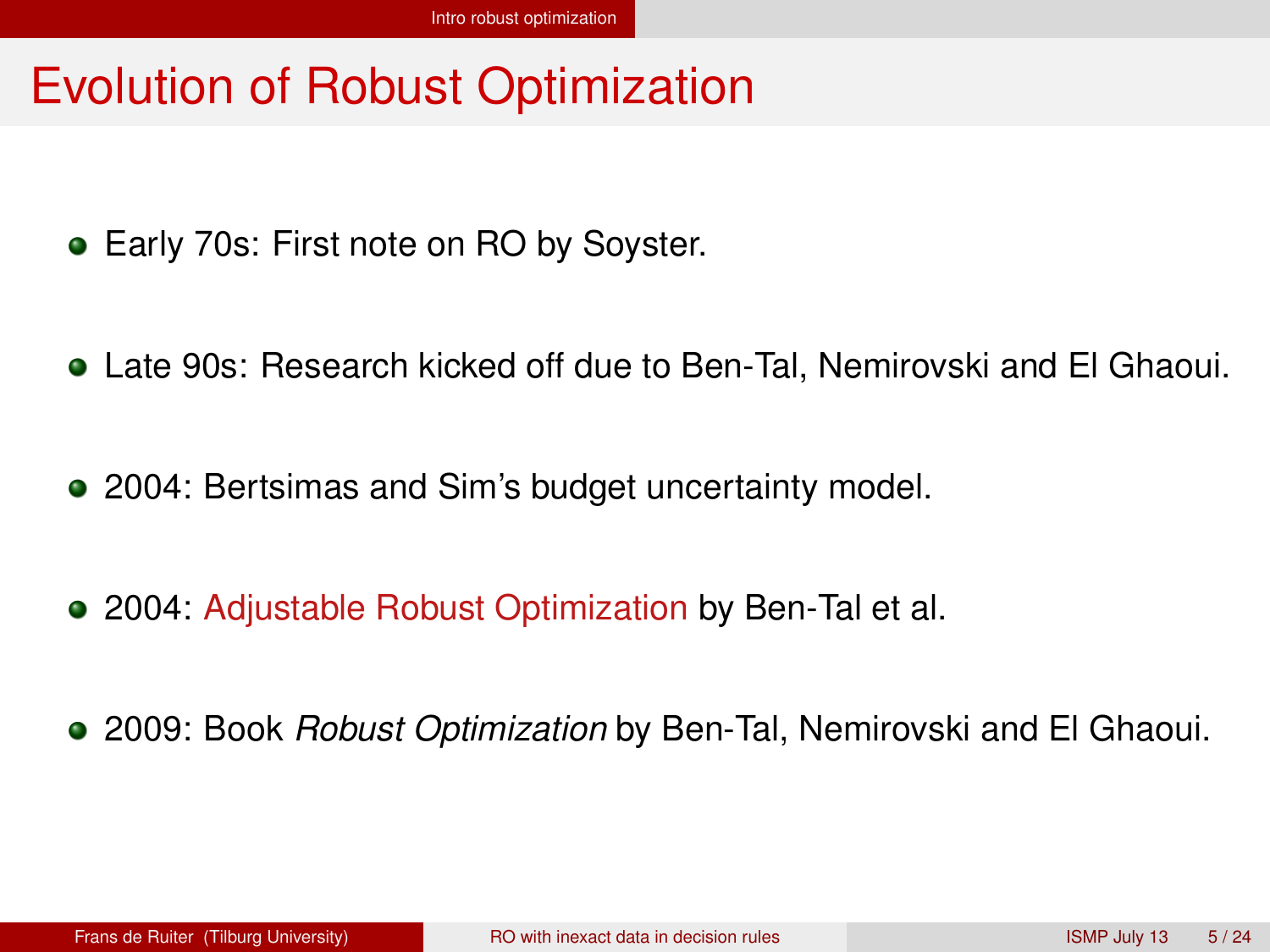# <span id="page-5-0"></span>Robust Optimization

#### Robust Optimization (RO):

- **1** Decisions are here-and-now, to be made before data is revealed.
- 2 Decision maker is responsible for realisations in, and only in, the uncertainty set.
- <sup>3</sup> Constraints are "hard", no violations allowed.

#### Advantages:

- Only crude information (set of possible realisations) needed.
- Computational tractability.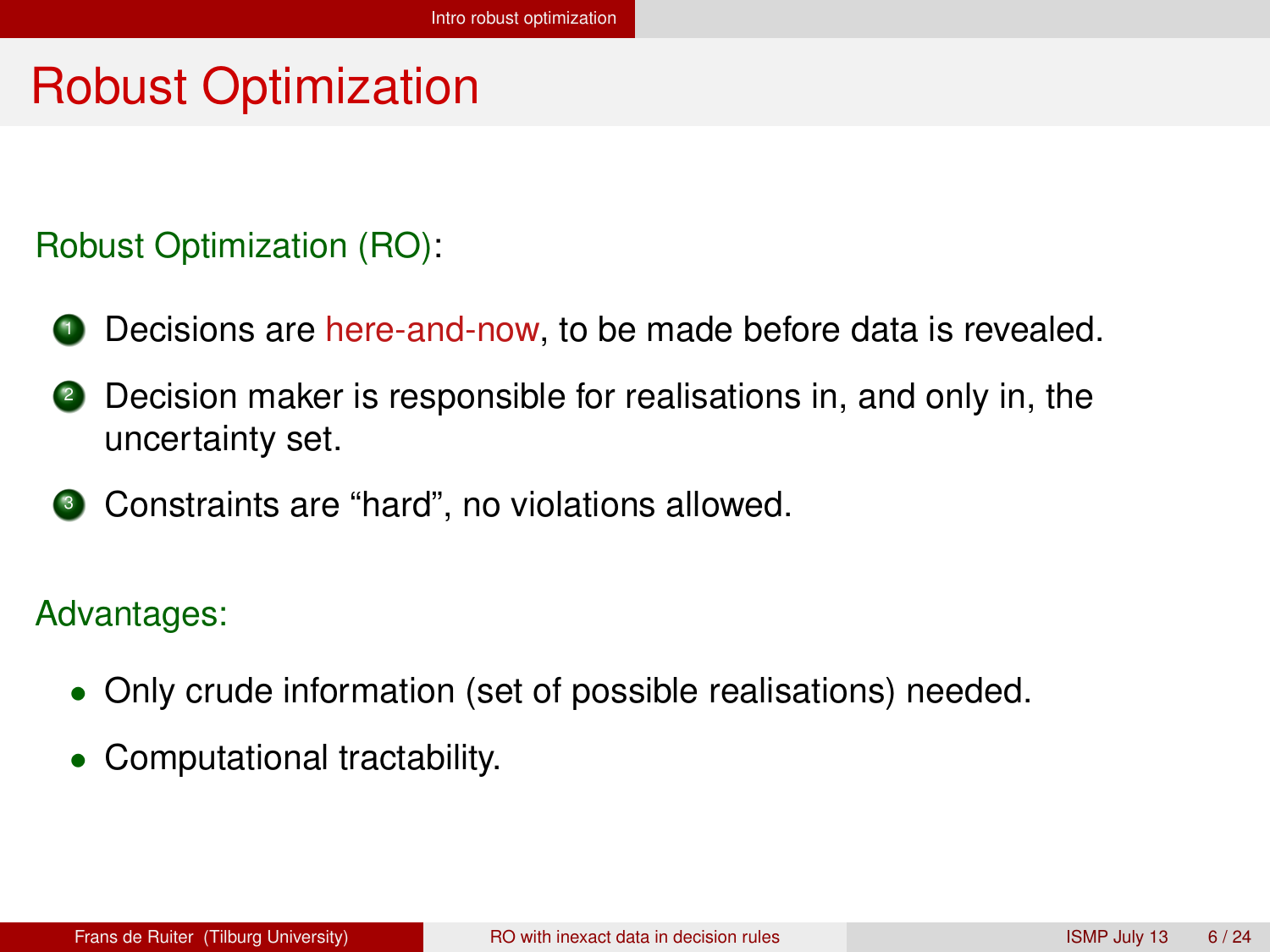# <span id="page-6-0"></span>Numerical example

LP model (Ben-Tal et al. (2004))

Minimize production costs over 24 periods

*subject to:*

- Bounds on production
- Bounds on inventory levels (*Vmax* and *Vmin*)
- All uncertain demand is met

*(production costs seasonal)*

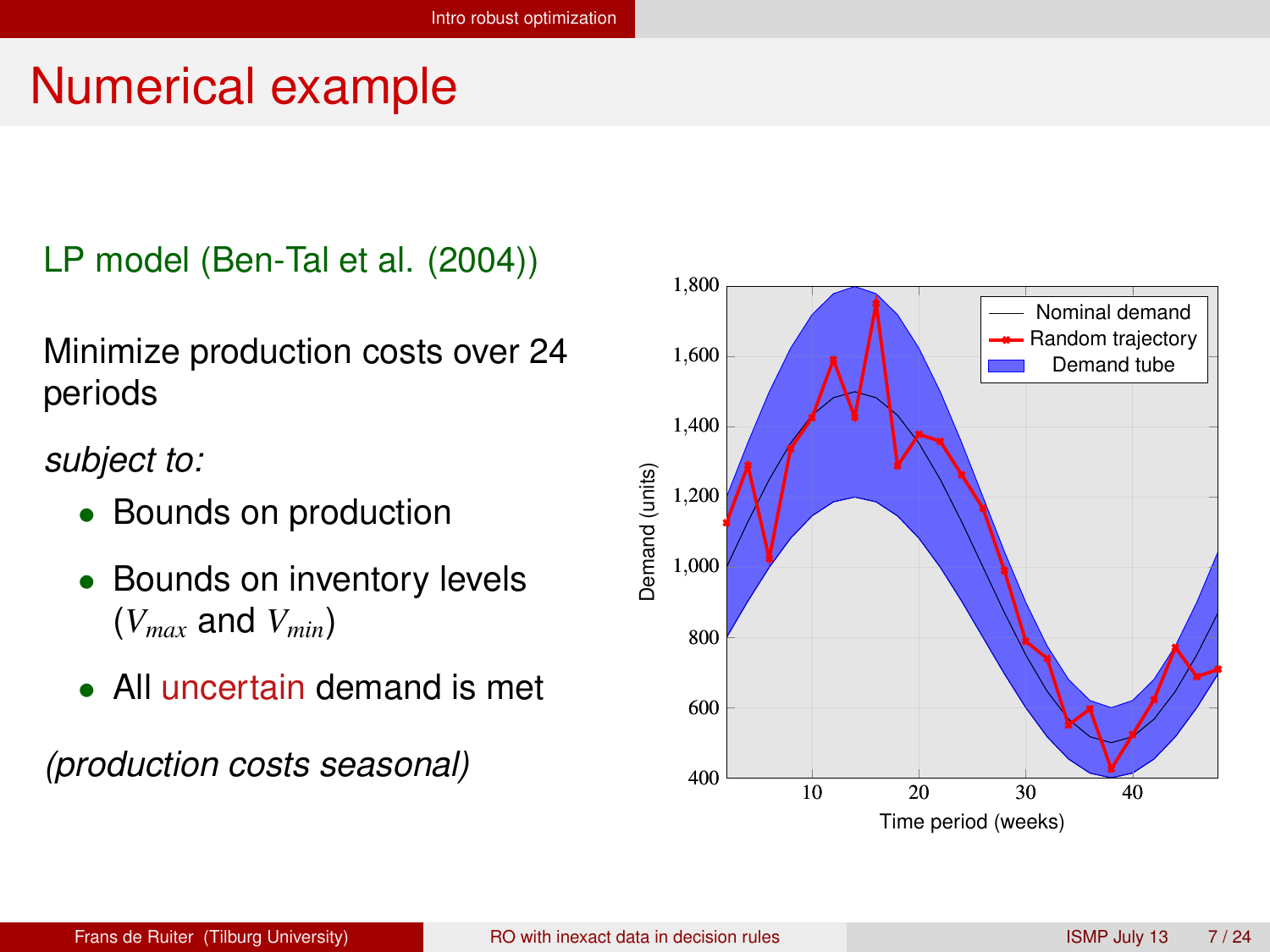# <span id="page-7-0"></span>Adjustable Robust Optimization

Adjustabe Robust Optimization (ARO) is an extension of RO for multistage optimization problems where some decisions are wait-and-see.

These adjustable decisions are functions of the revealed data from previous periods.

Crucially, the wait-and-see decisions in ARO rely on exact revealed data.

In practice, revealed data is also inexact which may lead to poor performance of ARO. $\overline{a}$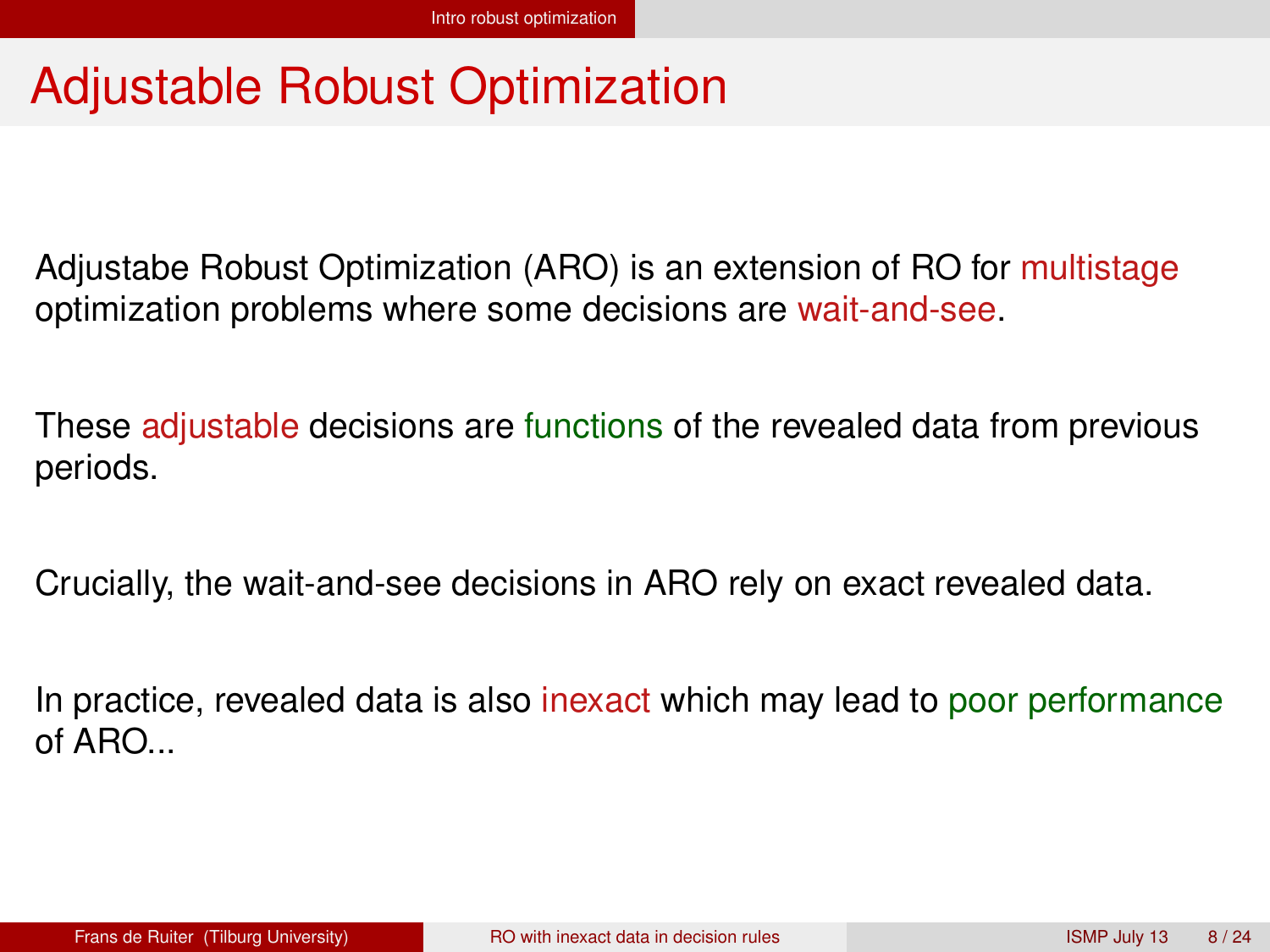### <span id="page-8-0"></span>Numerical example - ARO assumption



Crucially, ARO relies on exact revealed data.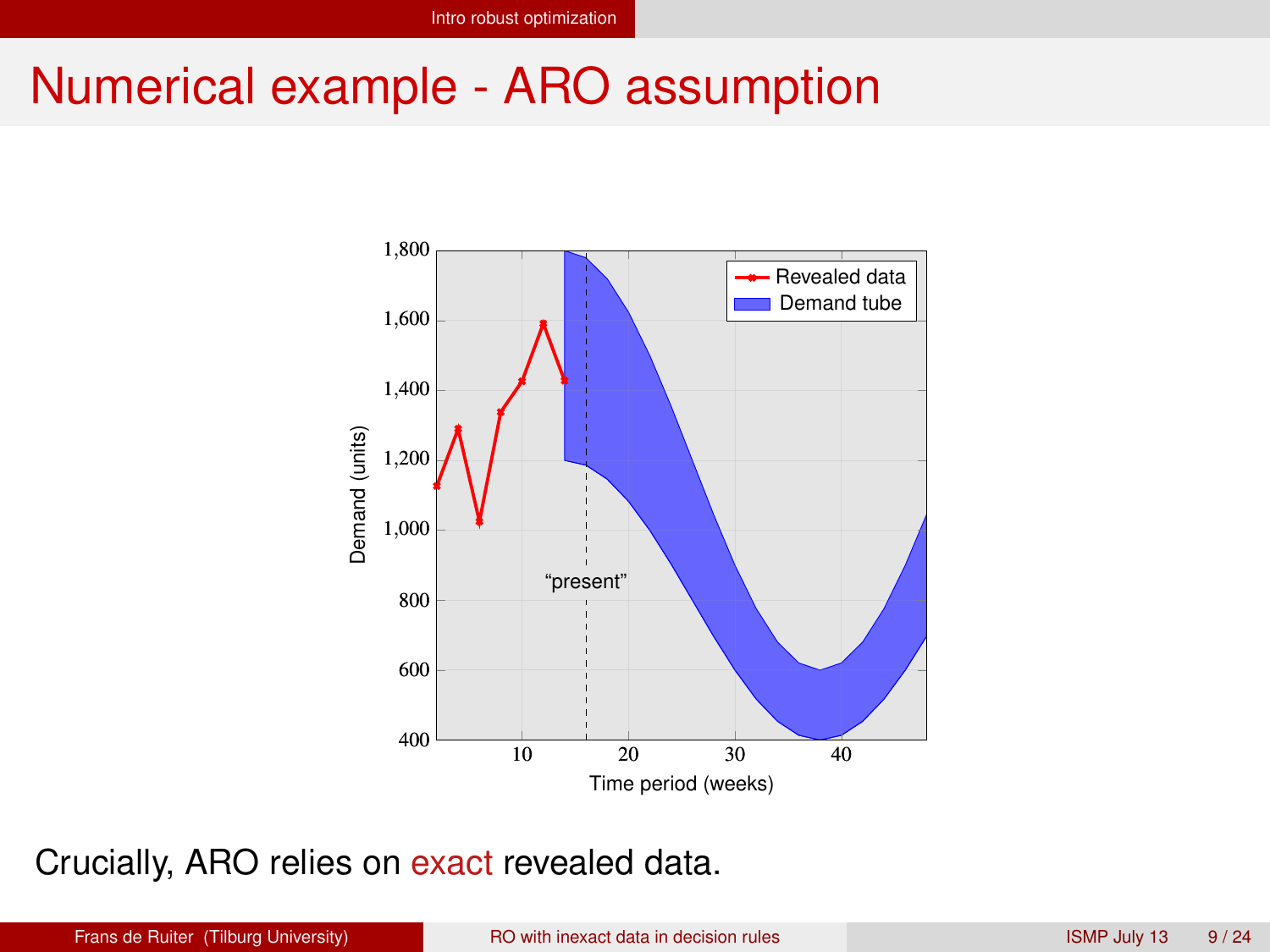# <span id="page-9-0"></span>What if revealed data is inexact?



Much evidence that revealed data is inexact! What are the consequences for ARO?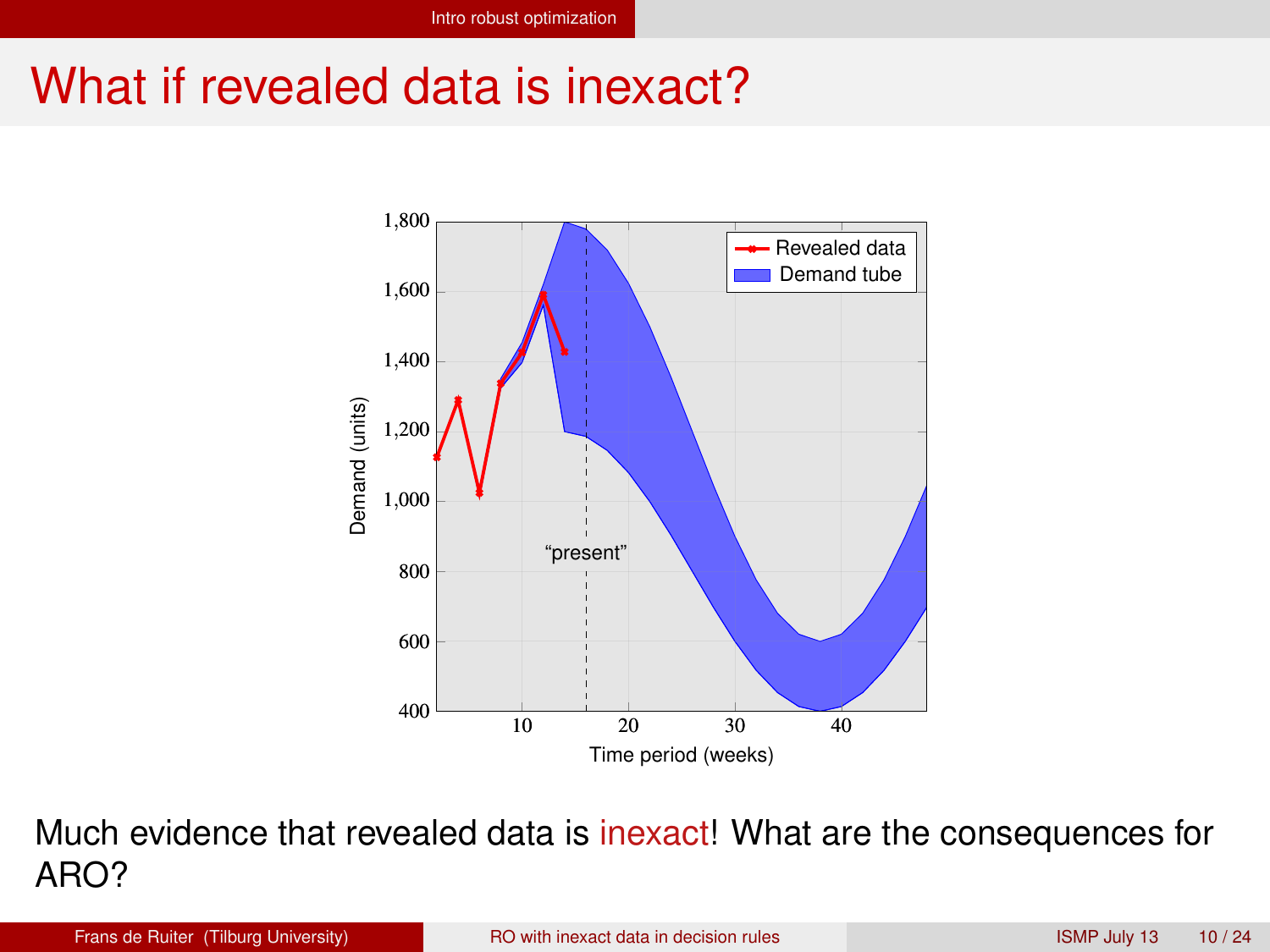### <span id="page-10-0"></span>**Contributions**

- **1** Reliance on data 'as is' may lead to poor performance of ARO if revealed data is inexact.
- <sup>2</sup> New method with decision rules based on inexact revealed data.
	- <sup>1</sup> Uses convex analysis (*conjugates and support functions*).
	- <sup>2</sup> Applicable to many types of convex problems and many different convex uncertainty sets.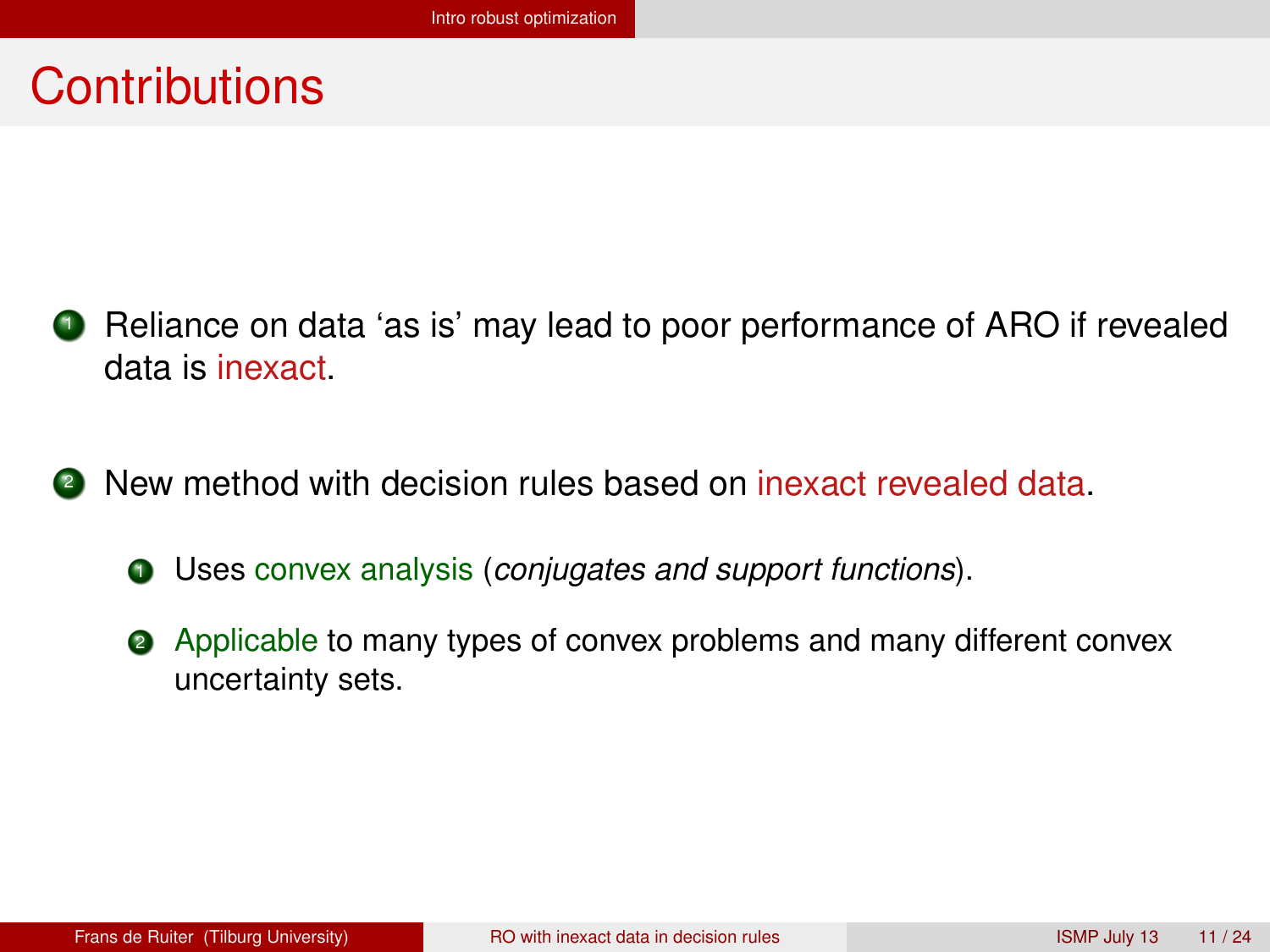# <span id="page-11-0"></span>Robust counterparts

Uncertain linear constraints of the form:

$$
(a + A\zeta)^{\top} x + d^{\top} y \le 0 \qquad \forall \zeta \in \mathcal{Z}
$$

- $x \in \mathbb{R}^n$ ,  $y \in \mathbb{R}^m$  nonadjustable decision variables.
- $a$  the nominal value of the the coefficient for  $x$  and  $A \in \mathbb{R}^{n \times L}$ .
- $\bullet \zeta$  is the primitive uncertainty residing in a closed convex uncertainty set  $\mathcal{Z} \subset \mathbb{R}^L$ .
- $d \in \mathbb{R}^m$  is certain.

How to derive equivalent tractable robust counterparts (RC) without '∀' constraints?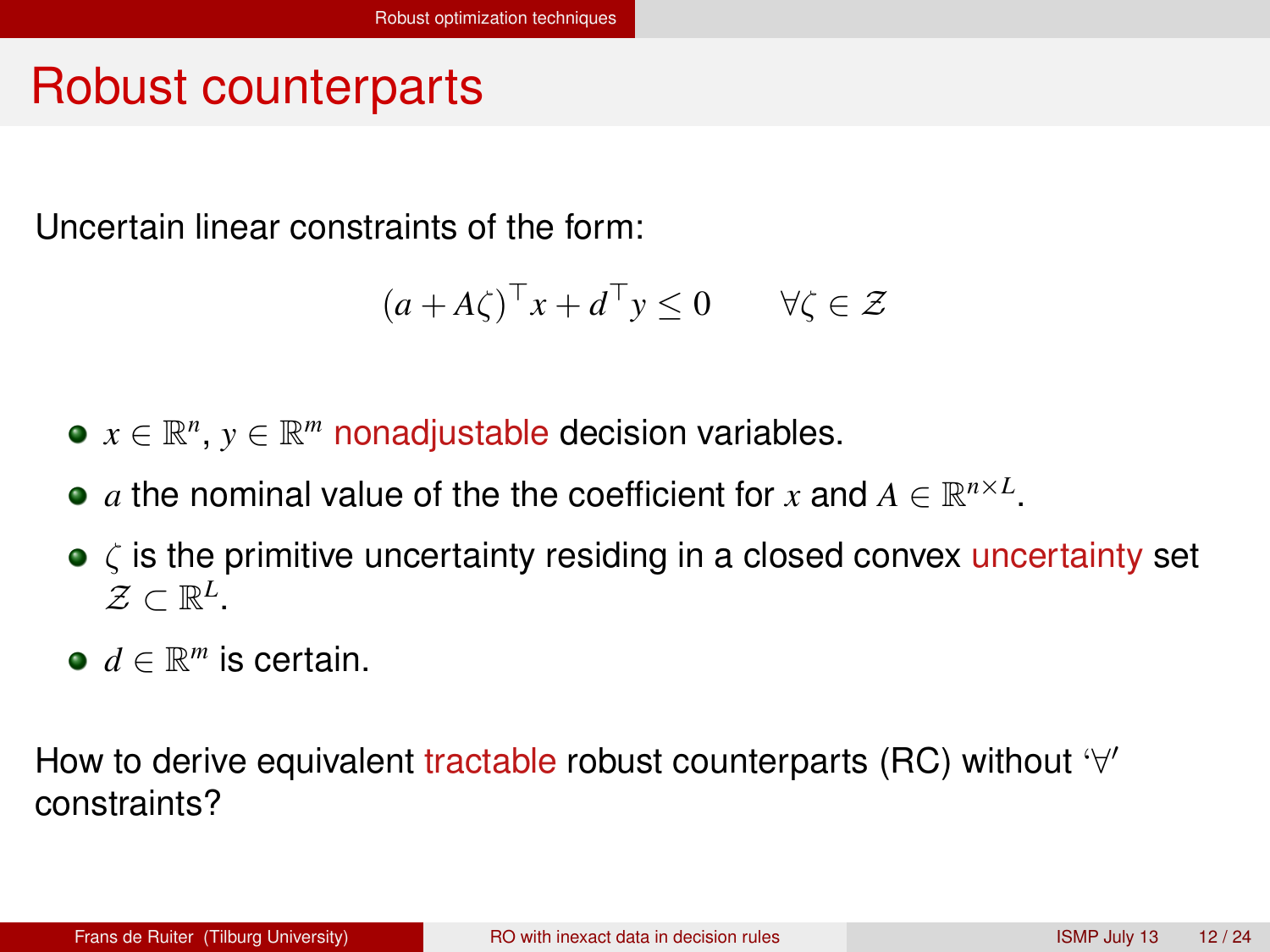### <span id="page-12-0"></span>Tractable RC

Introduce the indicator function  $\delta : \mathbb{R}^L \to \{0, \infty\}$ 

$$
\delta(\zeta|\mathcal{Z}) = \begin{cases} 0 & \text{if } \zeta \in \mathcal{Z} \\ \infty & \text{if } \zeta \notin \mathcal{Z} \end{cases}
$$

and its support function:  $\delta^*:\mathbb{R}^L\to\mathbb{R}$ 

 $\delta^* (\nu | \mathcal{Z}) = \max_{\zeta \in \mathcal{Z}} \left\{ \zeta^{\top} \nu \right\}$ easy to compute for many  $\mathcal{U}_0!$ 

| Uncertainty set $\mathcal Z$ |                                                                                                                    | $\delta^*(v \mathcal{Z})$ |                                                                                                       |
|------------------------------|--------------------------------------------------------------------------------------------------------------------|---------------------------|-------------------------------------------------------------------------------------------------------|
| box                          | $\{\zeta:   \zeta  _{\infty} \leq \theta\}$                                                                        | $\theta$   v  1           |                                                                                                       |
| ball                         | $\{\zeta:   \zeta  _2 \leq \theta\}$                                                                               | $\theta$   v  2           |                                                                                                       |
|                              | polyhedral $\{\zeta : b - B\zeta \ge 0\}$ $\left  \min_{z} \begin{cases} b^{\top} z \\ \infty \end{cases} \right $ |                           | $\begin{cases} b^\top z & \text{if } B^\top z = v, z \geq 0 \\ \infty & \text{otherwise} \end{cases}$ |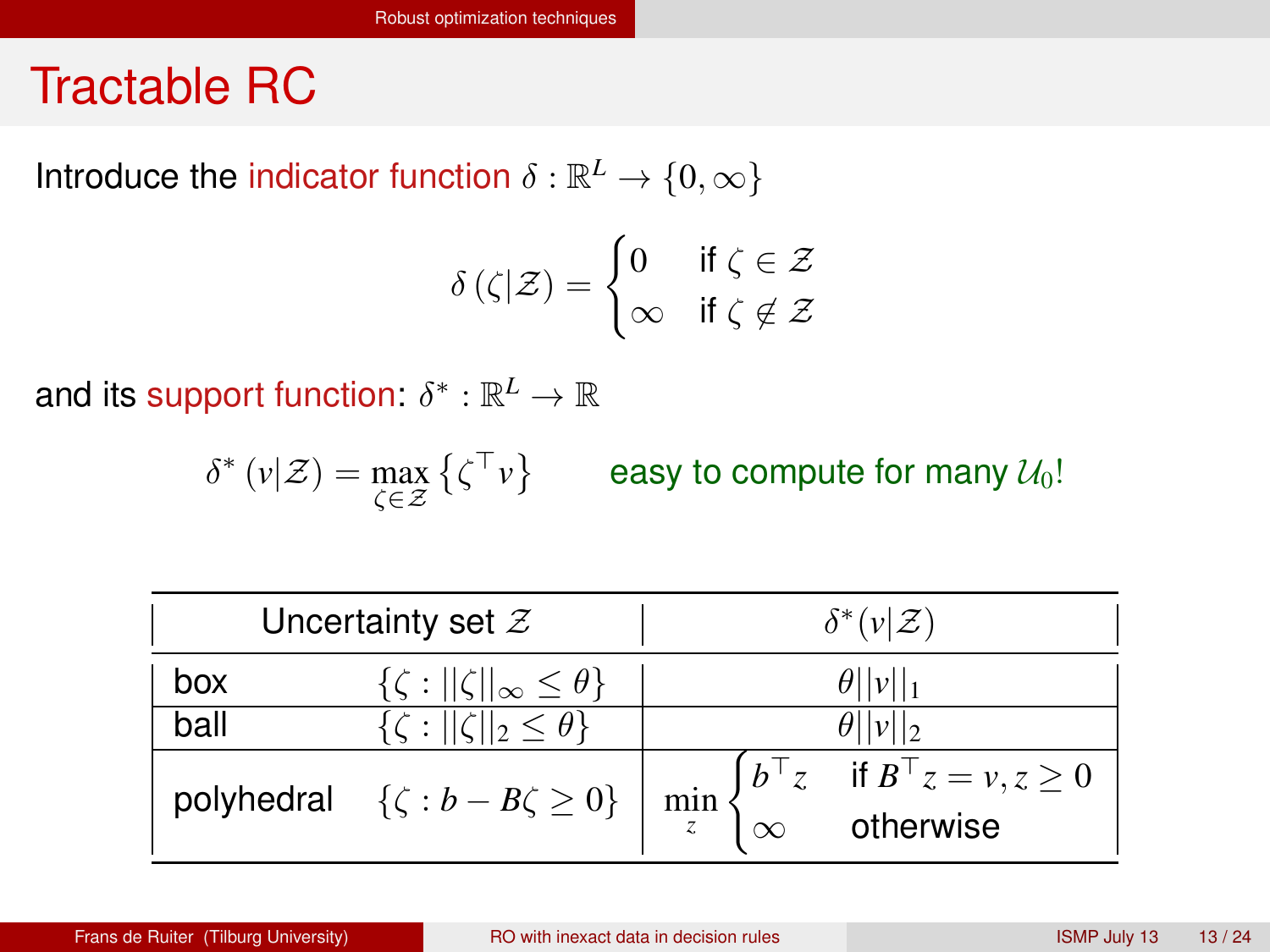### <span id="page-13-0"></span>Tractable RC

Deriving the tractable RC:

$$
(a + A\zeta)^{\top} x + d^{\top} y \le 0 \qquad \forall \zeta \in \mathcal{Z}
$$
  

$$
\Leftrightarrow
$$
  

$$
\max_{\zeta \in \mathcal{Z}} \left\{ (a + A\zeta)^{\top} x \right\} + d^{\top} y \le 0
$$
  

$$
\Leftrightarrow
$$
  

$$
a^{\top} x + d^{\top} y + \delta^* (A^{\top} x | \mathcal{Z}) \le 0.
$$

See also Ben-Tal, den Hertog and Vial (2014)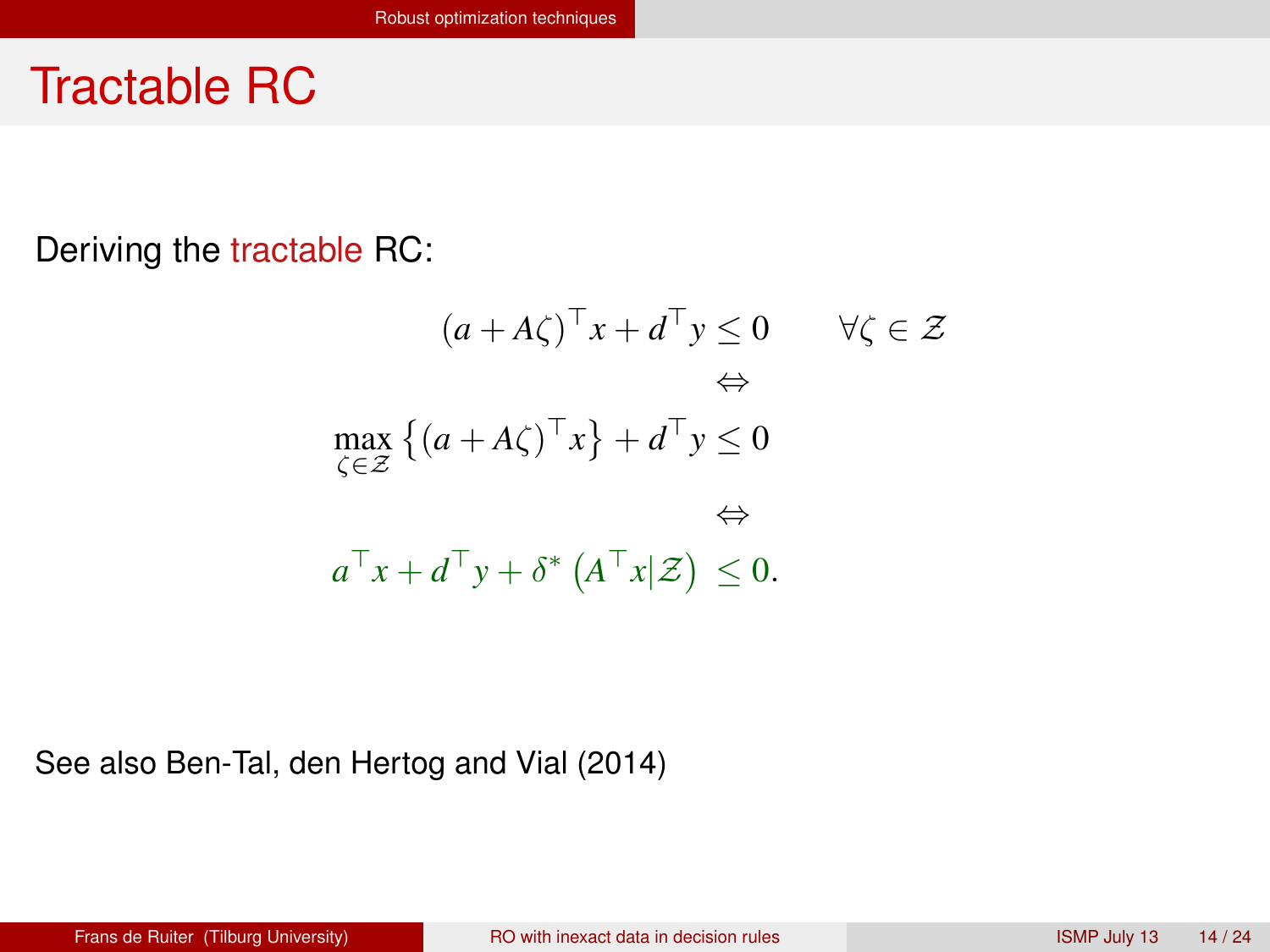# <span id="page-14-0"></span>Adjustable robust counterpart

Uncertain linear constraints of the form:

$$
(a + A\zeta)^{\top} x + d^{\top} y(\zeta) \le 0 \qquad \forall \zeta \in \mathcal{Z}
$$

- $x \in \mathbb{R}^n$  nonadjustable and  $y(\zeta) \in \mathbb{R}^m$  adjustable.
- $a$  the nominal value of the the coefficient for  $x$  and  $A \in \mathbb{R}^{n \times L}$ .
- $d \in \mathbb{R}^m$  is certain (fixed recourse).
- Linear decision rule based on exact revealed data  $y(\zeta) = u + V^\top \zeta$  with  $u \in \mathbb{R}^m$  and  $V \in \mathbb{R}^{m \times L}$ .

Tractable Affinely Adjustable Robust Counterpart (AARC):

$$
a^{\top}x + d^{\top}u + \delta^* (Ax + V^{\top}d|\mathcal{Z}) \le 0
$$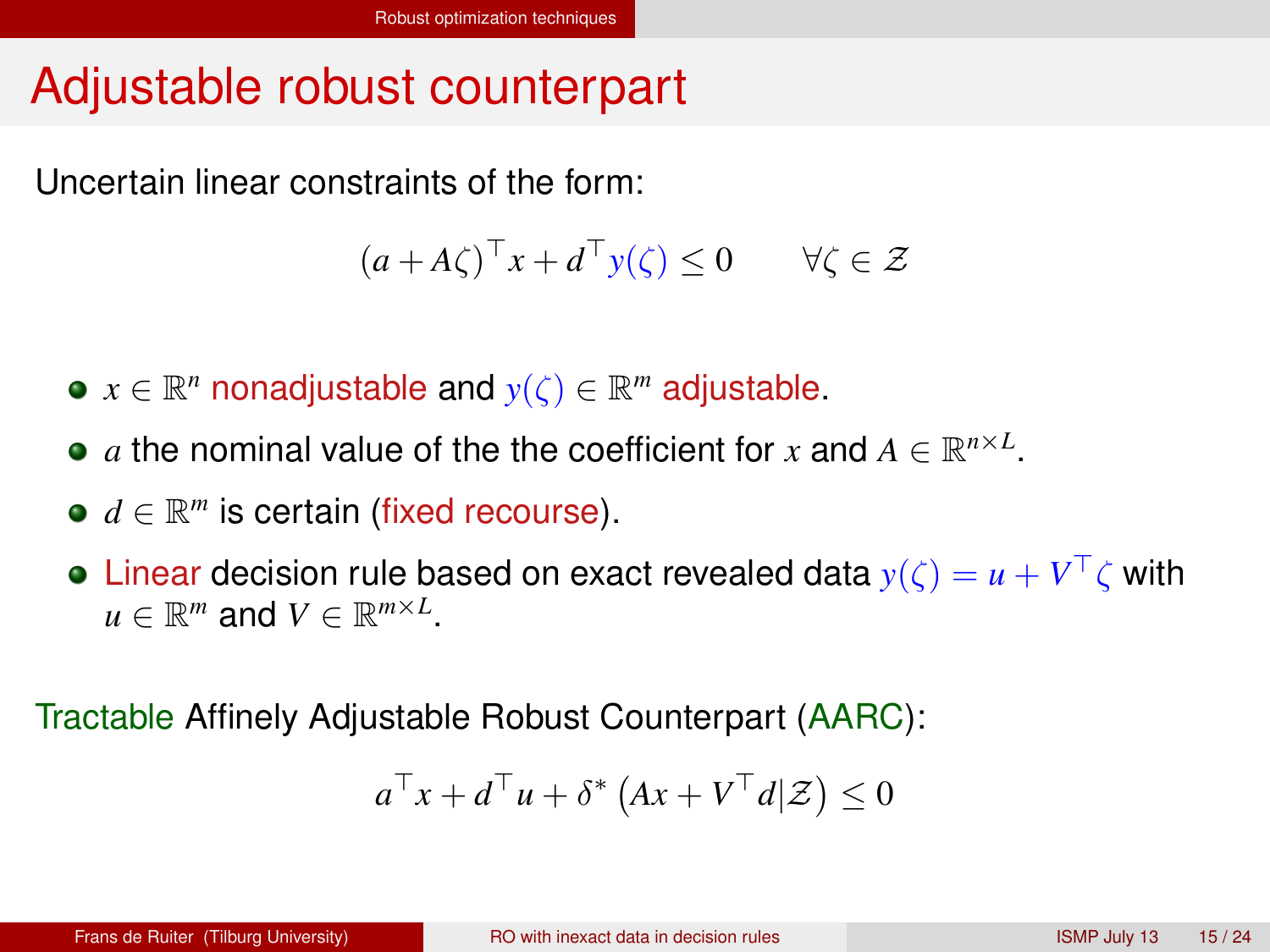### <span id="page-15-0"></span>Inexact revealed data in decision rules

Our new methodology deals with uncertain linear constraints of the form:

$$
(a + A\zeta)^{\top} x + d^{\top} y(\widehat{\zeta}) \le 0 \qquad \forall \zeta, \widehat{\zeta} \in \mathcal{Z}, \quad (\widehat{\zeta} - \zeta) \in \widehat{\mathcal{Z}}
$$

- Affine decision rule based on inexact revealed data  $y(\hat{\zeta}) = u + V\hat{\zeta}$  with  $u \in \mathbb{R}^m$  and  $V \in \mathbb{R}^{m \times L}$ .
- **•** Estimation error ( $\hat{\zeta} \zeta$ ) resides in closed convex set  $\hat{\mathcal{Z}}$ .

Tractable AARC with decision rules based on inexact revealed data (ARCID):

$$
a^{\top}x + d^{\top}u + \delta^* \left( A^{\top}x + w | \mathcal{Z} \right) + \delta^* \left( V^{\top}d - w | \mathcal{Z} \right) + \delta^* \left( w | \widehat{\mathcal{Z}} \right) \leq 0,
$$

with  $w \in \mathbb{R}^n$  an additional here-and-now decision variable.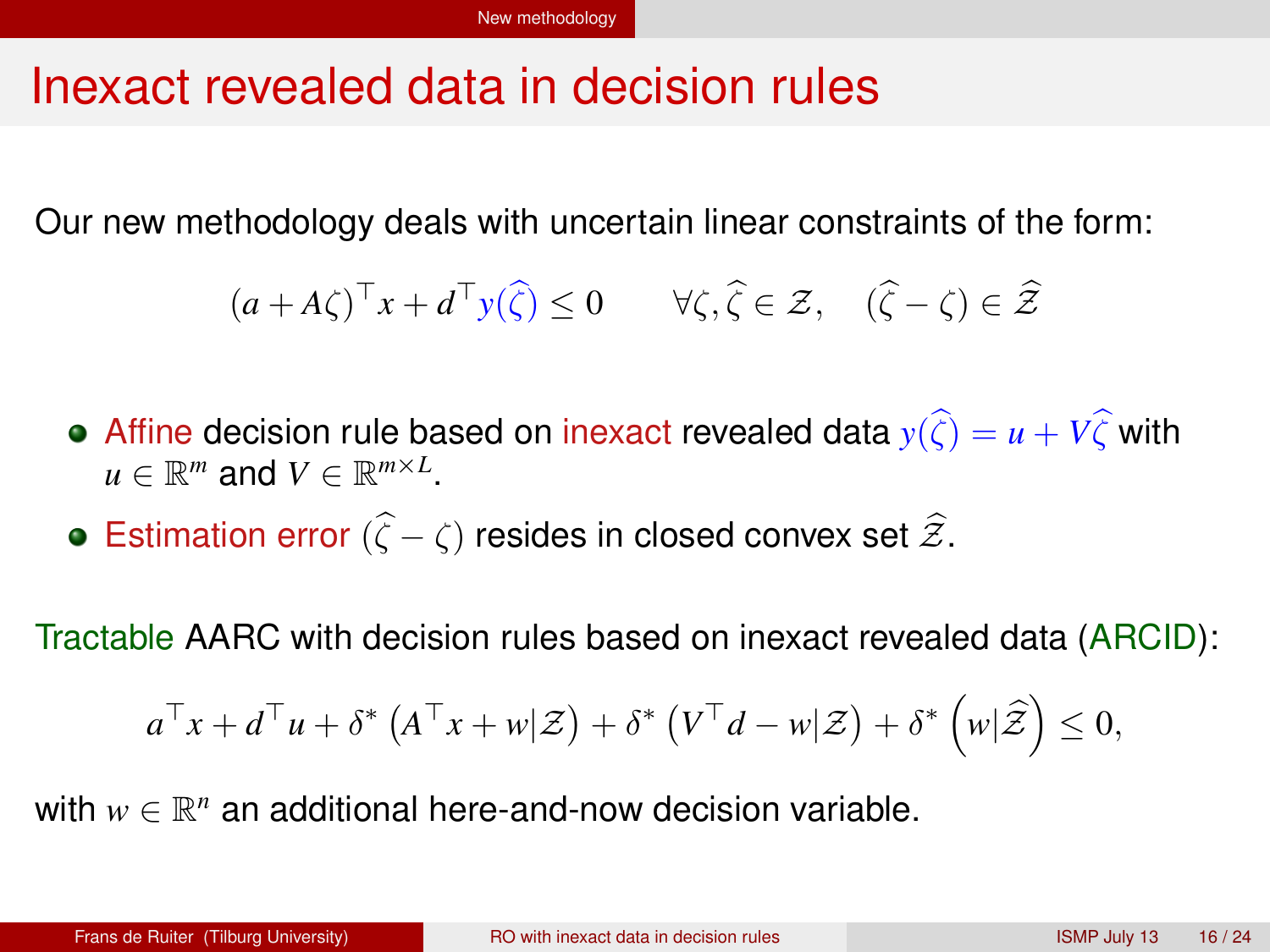# <span id="page-16-0"></span>Example with polyhedral uncertainty

Consider the following constraint with decision rule  $y(\hat{\zeta}) = u + V\hat{\zeta}$  based on inexact revealed data:

$$
(a + A\zeta)^{\top} x + d^{\top} y(\widehat{\zeta}) \le 0 \qquad \forall \zeta, \widehat{\zeta} \in \mathcal{Z}, \quad (\widehat{\zeta} - \zeta) \in \widehat{\mathcal{Z}},
$$

where  $\mathcal{Z} = \{ \zeta : b - B\zeta > 0 \}$  and  $\widehat{\mathcal{Z}} = \{ \xi : r - R\xi > 0 \}$  are polyhedral uncertainty sets with given parameters  $B, R \in \mathbb{R}^{l \times p}$  and  $b, r \in \mathbb{R}^{p}$ .

Tractable AARCID:

$$
\begin{cases}\na^{\top}x + d^{\top}u + b^{\top}(z^{1} + z^{2}) + r^{\top}z^{3} \le 0 \\
B^{\top}z^{1} = A^{\top}x + w \\
B^{\top}z^{2} = V^{\top}d - w \\
R^{\top}z^{3} = w \\
z^{1}, z^{2}, z^{3} \ge 0,\n\end{cases}
$$

where  $w, z^1, z^2, z^3 \in \mathbb{R}^n$  are additional here-and-now variables.

Tractability: LP!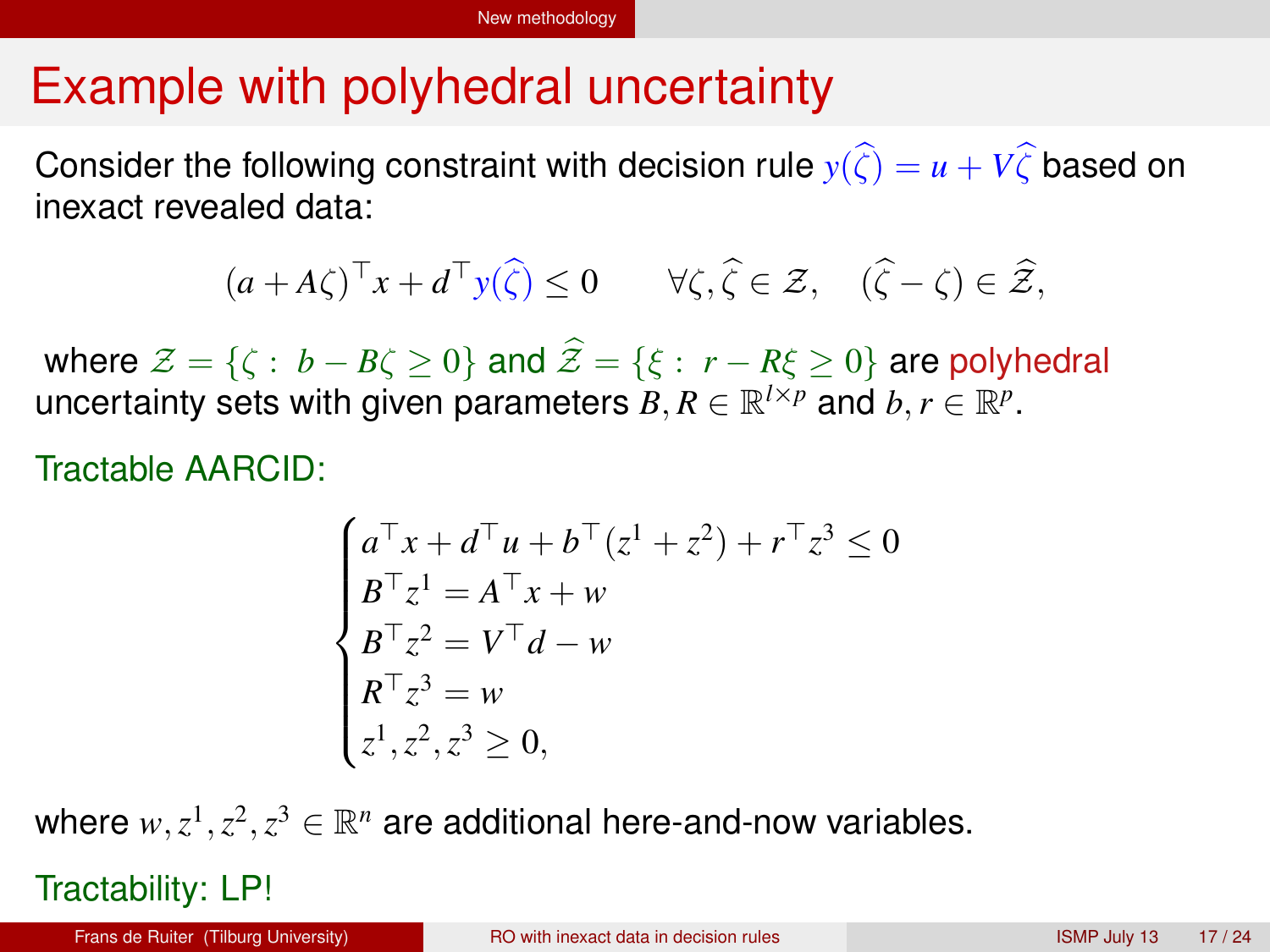# <span id="page-17-0"></span>RC, ARC and the new ARCID



Red shaded region: Uncertainty set Z. Blue shaded region: Estimation uncertainty  $\widehat{\mathcal{Z}}$ .

Large estimation uncertainty  $\rightarrow$  ARCID boils down to RC (no extra value of inexact revealed data).

Zero estimation uncertainty  $\rightarrow$  ARCID  $\equiv$  ARC (revealed data is exact).

In all other situations the new ARCID may outperform both RC and ARC!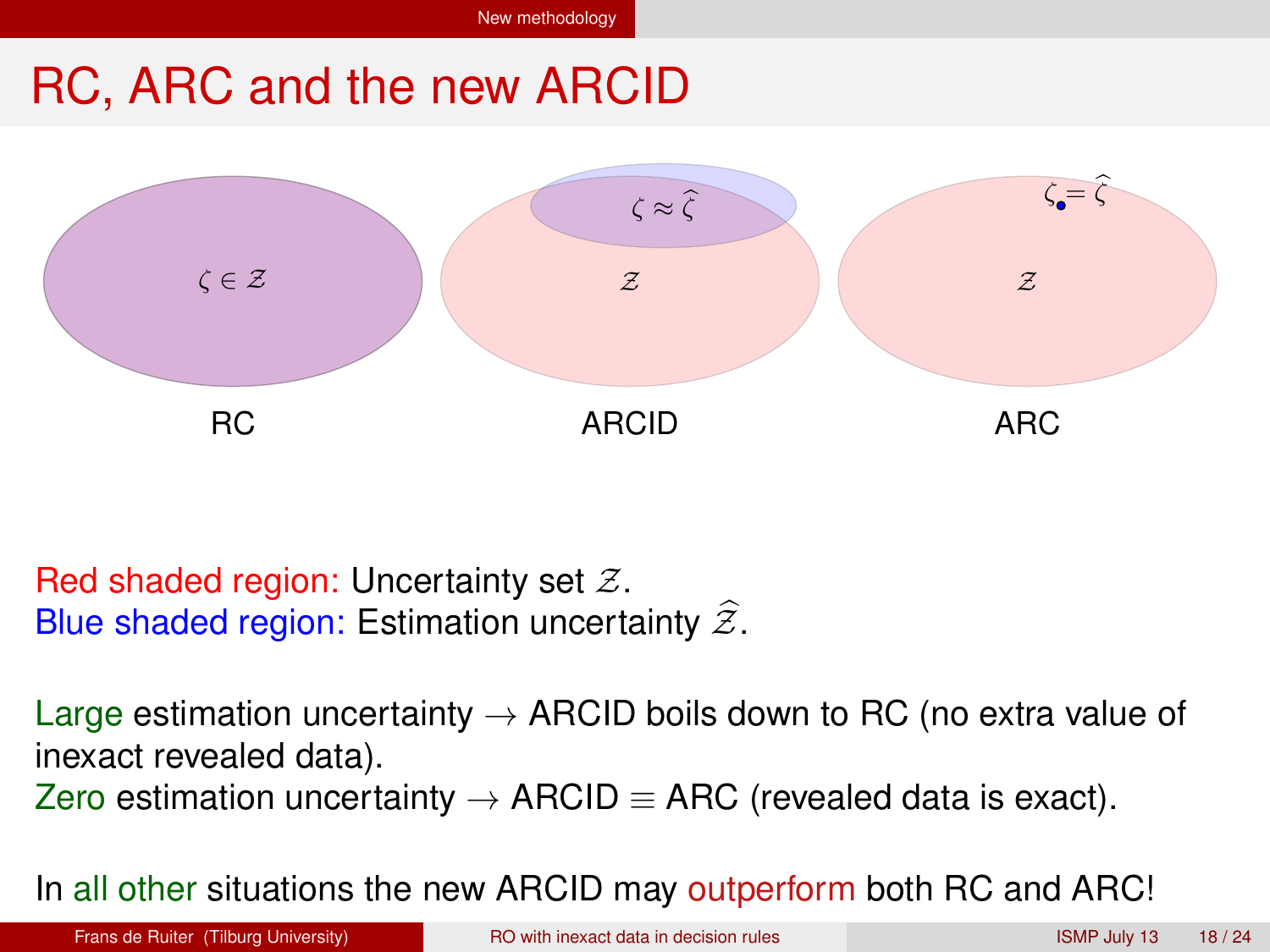## <span id="page-18-0"></span>Numerical example

LP model (Ben-Tal et al. (2004))

Minimize production costs over 24 periods

*subject to:*

- Bounds on production
- Bounds on inventory levels (*Vmax* and *Vmin*)
- All uncertain demand is met

*(production costs seasonal)*

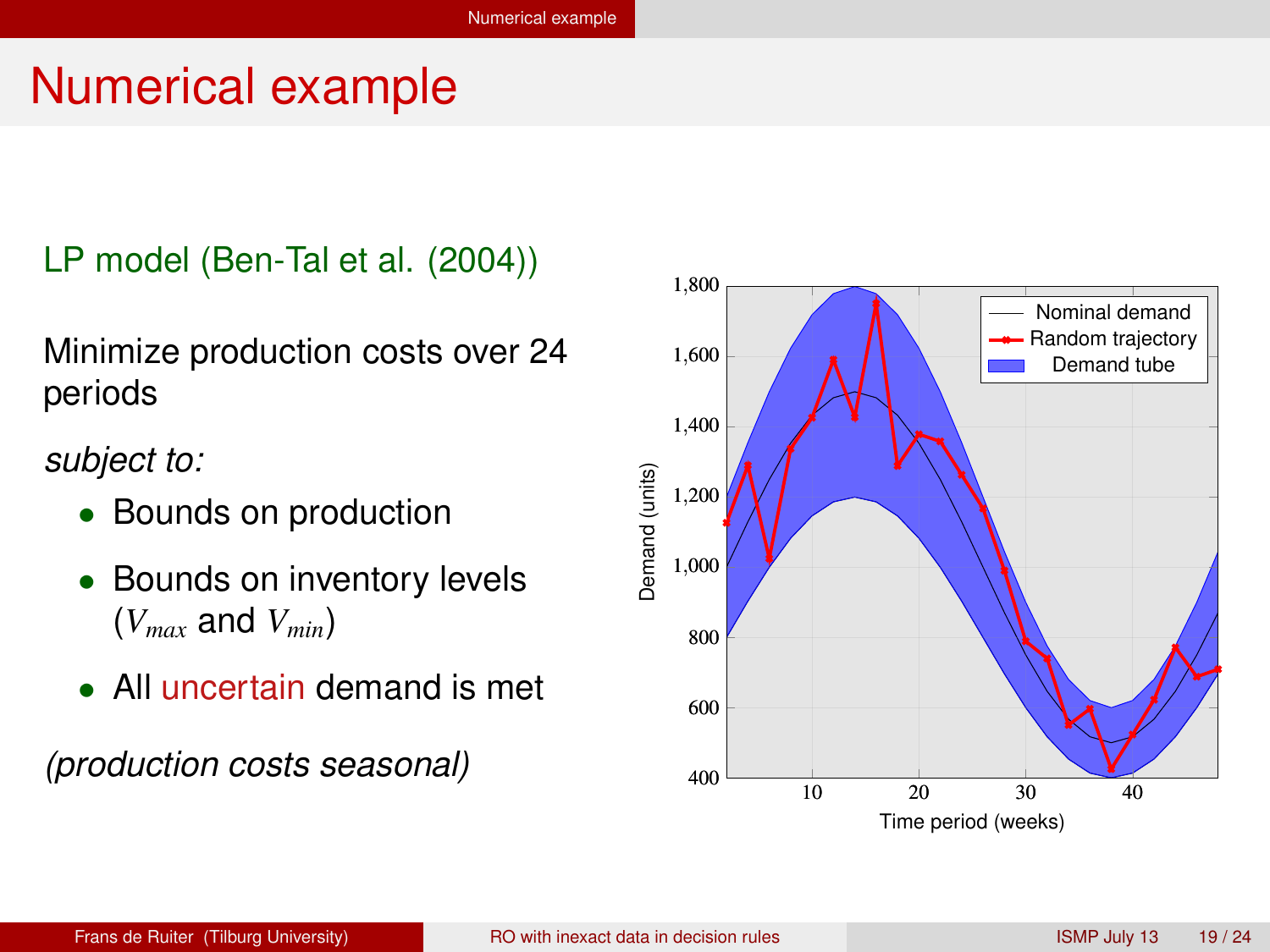### <span id="page-19-0"></span>Numerical example - ARO assumption



Crucially, ARO relies on exact revealed data.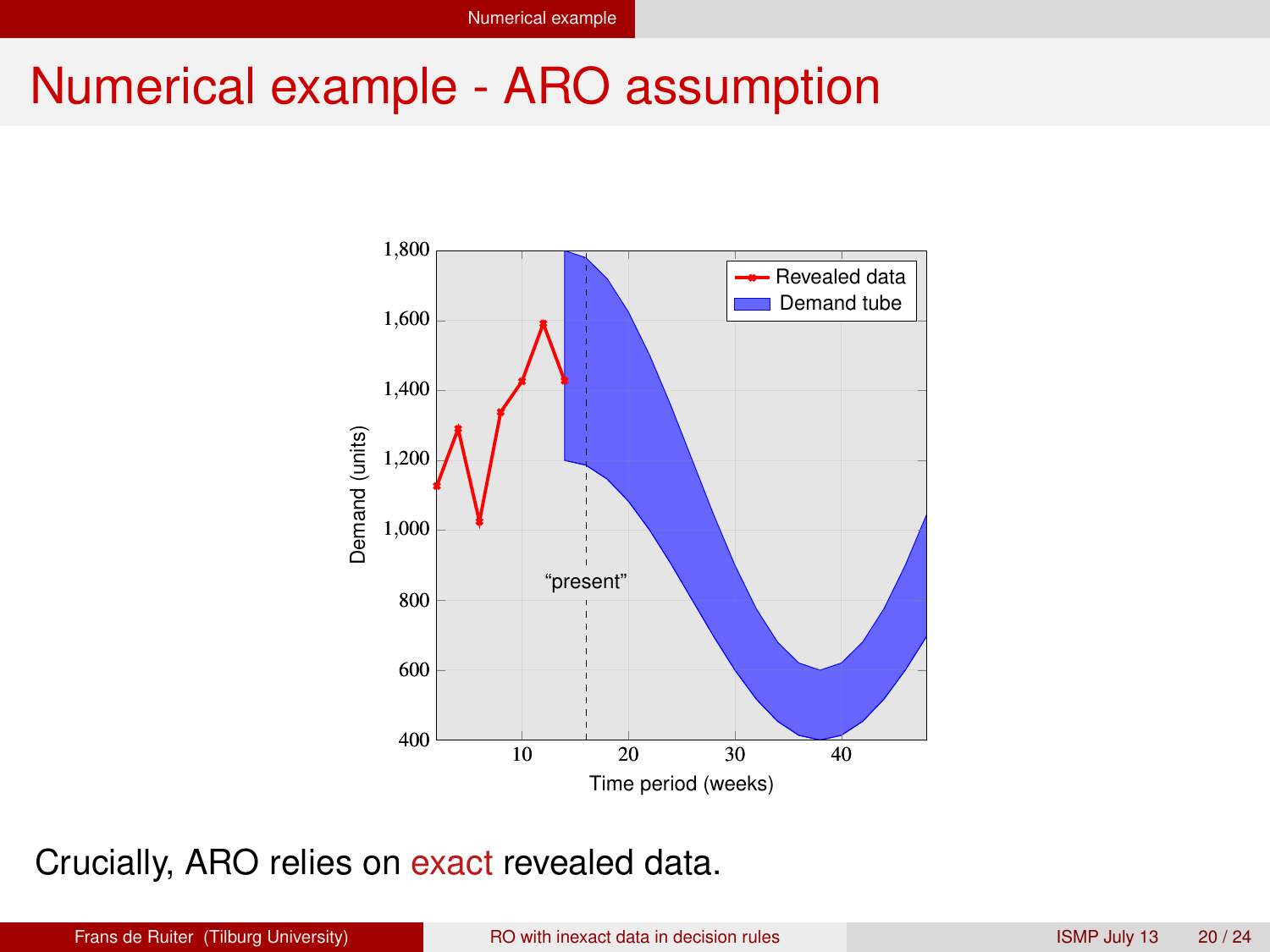# <span id="page-20-0"></span>What if revealed data is inexact?



Much evidence that revealed data is inexact! What are the consequences for ARO?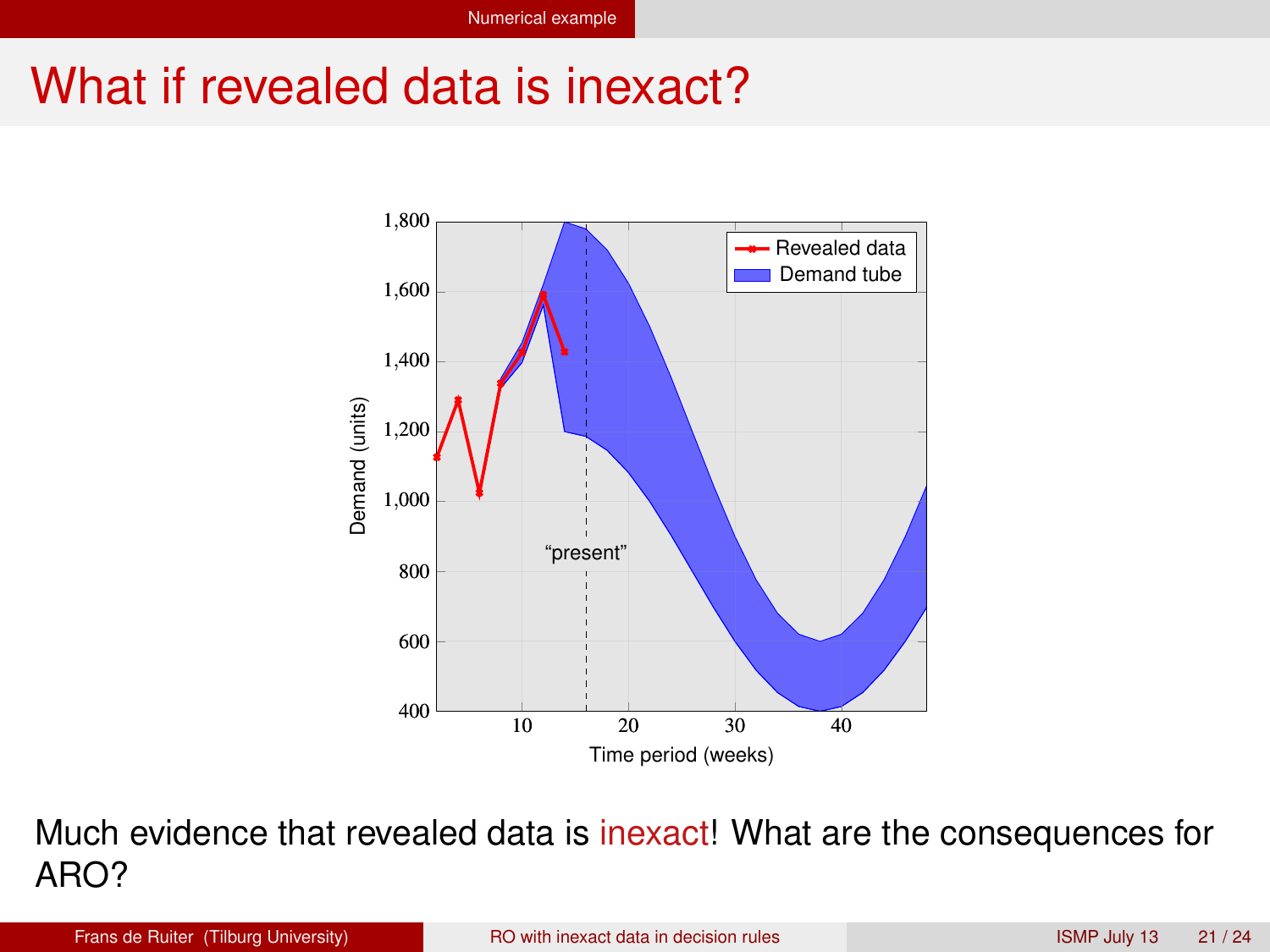# <span id="page-21-0"></span>Consequences of inexact revealed data

Option 1: Neglect the inexact nature of the revealed data and use the ARC.

Consider the bounds on inventory levels

All studied cases with inexact revealed data violated these bounds with:

- up to 55 out of 100 cases violate *Vmax*.
- up to  $80\%$  violates  $V_{min}$ .

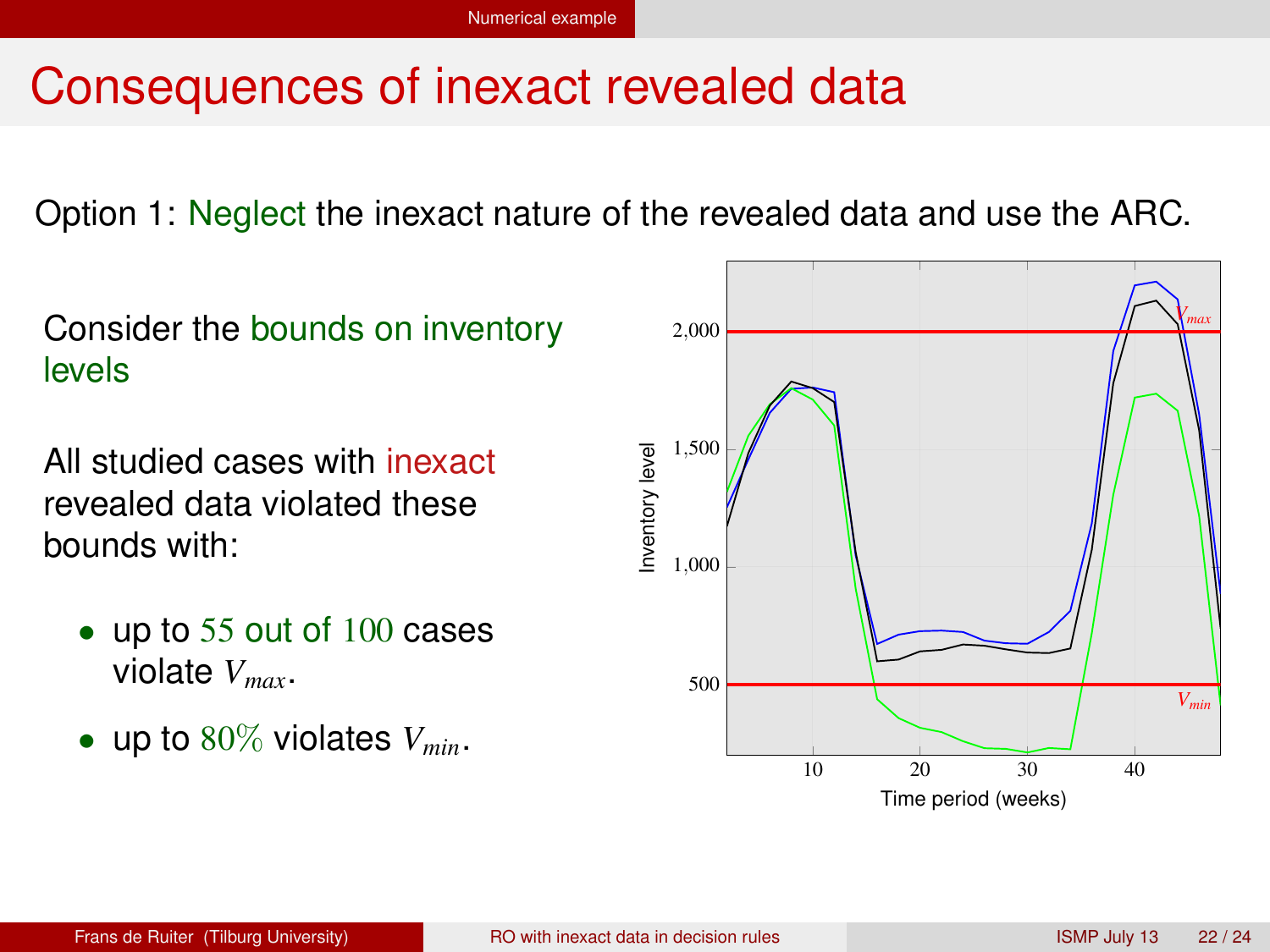# <span id="page-22-0"></span>New ARCID method outperforms ARC

Option 2: Discard the inexact revealed data and only use the exact data in ARC.

- 23 cases, differing in estimation uncertainty, were tested.
- 12 out of 23 cases are infeasible when using the ARC.
- **For 9 cases infeasible for ARC** one can find feasible solutions with the new ARCID!